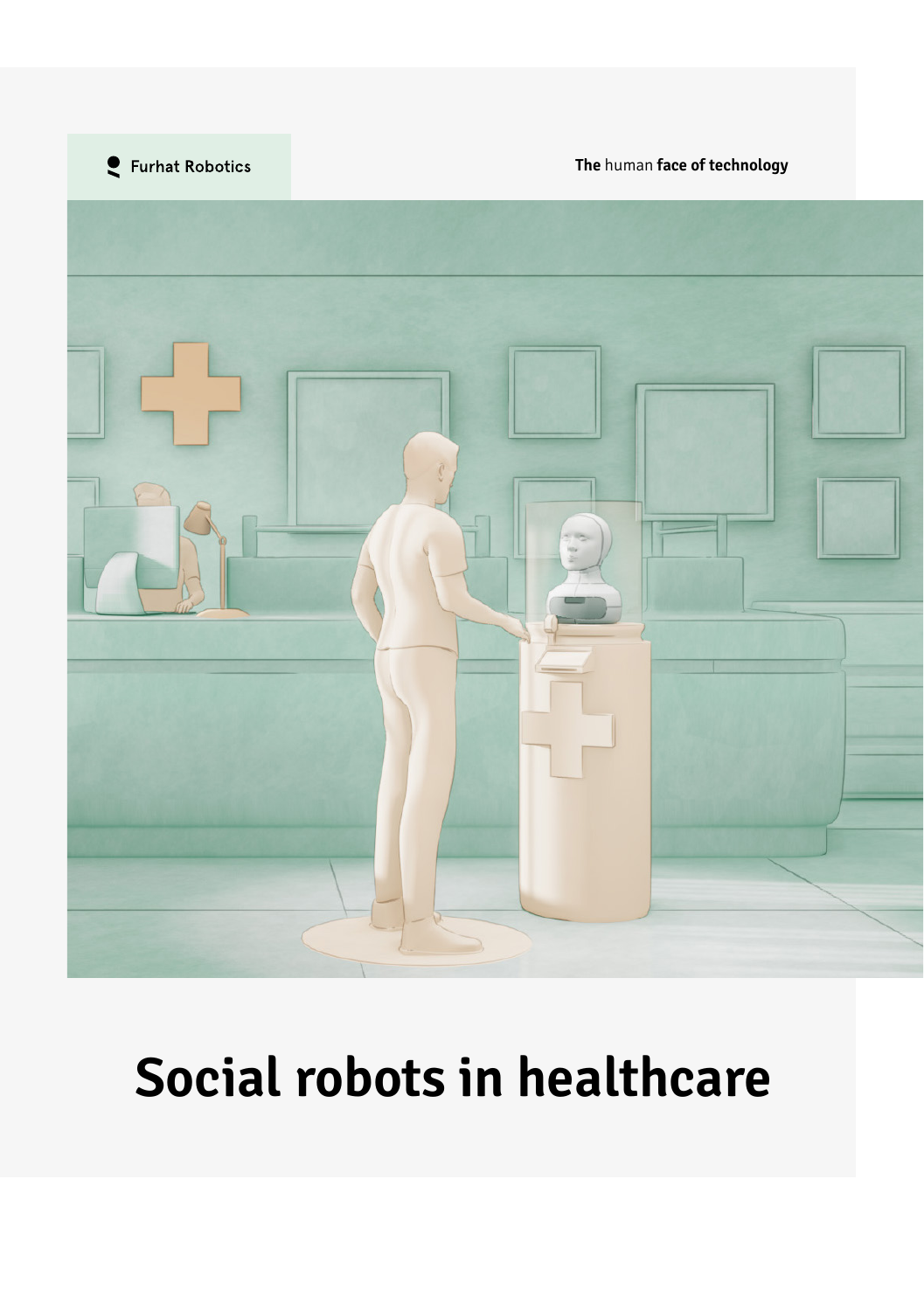#### **Social robots are a key tool to help relieve a healthcare sector under pressure**

*Imagine you have been feeling tired and unwell for some time. Even though you have received phone counselling you begin to feel slightly anxious about your health, but keep thinking about how burdened medical staff are. Despite this, you finally decide to head out to your local clinic and are immediately greeted by a kind and patient coworker*

*She talks in your own language, which is a big relief as you struggle to express yourself sometimes, asking you about your symptoms and medical history as well as measures temperature and blood pressure by simply using a camera. It feels good not having to perform the registration yourself, both to avoid any virus spread from touch screens but secretly also since these modern screens are quite tricky to use.*

*While waiting to see the doctor, you can't help but to be impressed by the efficient and friendly check-in procedure and you're grateful that the nurses and doctors have received such a good helper.* 

### **A healthcare system in need of more robots**

The Covid-19 pandemic has put an already strained healthcare sector under extreme pressure. Finding new innovative ways to save cost and keep staff safe will be key to survival, and according to the World Economic Forum, the broad use of robots for COV-ID-19 is a strong indication that the healthcare system is in need of more robots.

What if there was help available to...

- **Greet, inform & register patients in their own language**
- **Provide contactless screening and measurement**
	- **Easily scale up & down depending on workload**
- **Provide comfort & trust to patients**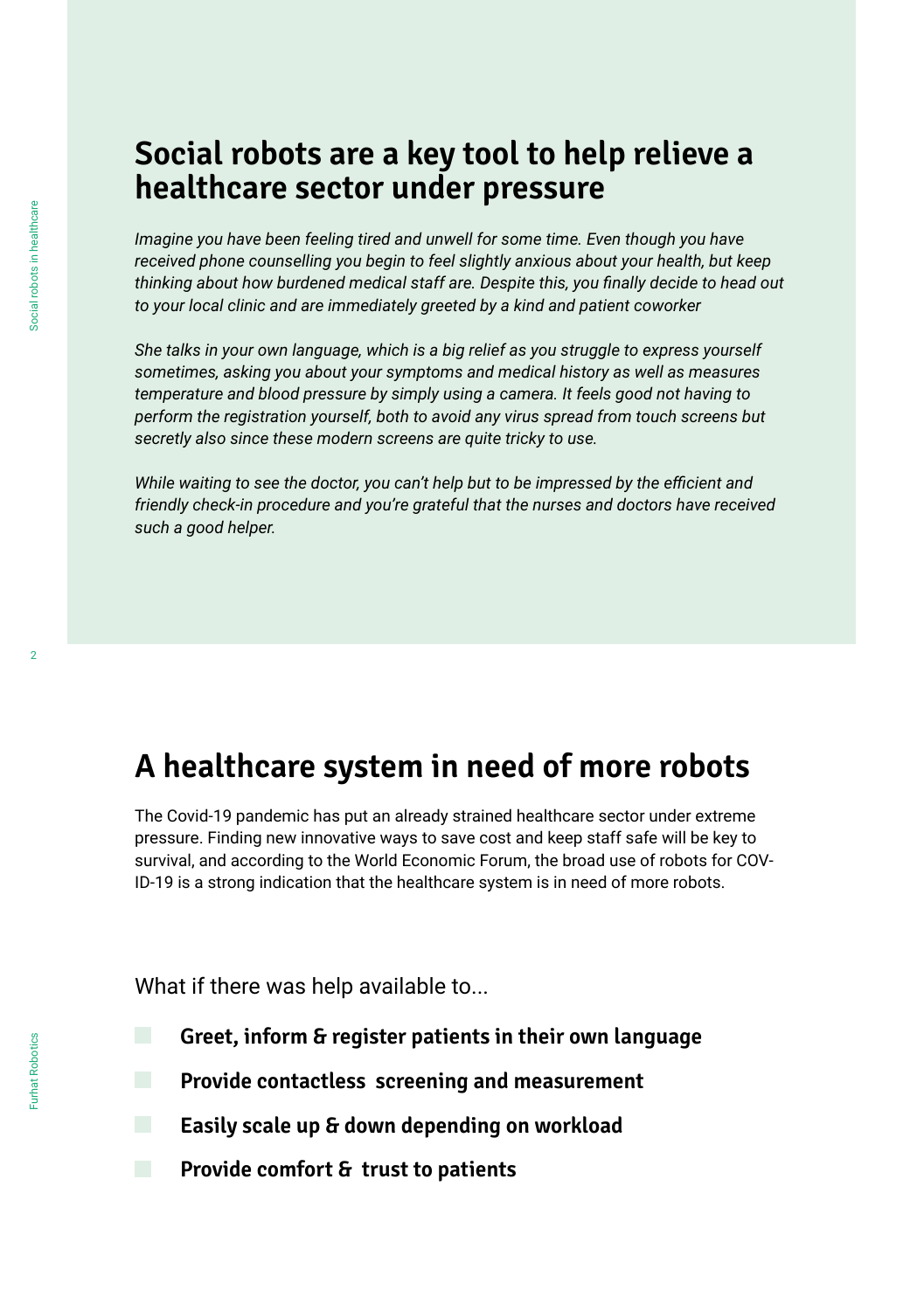## **How Furhat can help**

- **Register walk-in patients**
- **Record medical history**  $\Theta$
- **Measure vital signs**

Furhat Robotics, the world-leading social robotics provider from Sweden, presents a new unique concept for relieving healthcare providers under pressure.

The Furhat robot, placed in a clinic or a key public location, will greet patients in their own language, register walk-ins, record medical history and measure basic vital signs including temperature and blood pressure.

Not only will this be a means of providing a comforting and empathetic patient experience, but equally important it will alleviate nurses and doctors from time-consuming and virus contagious routine tasks, ultimately enabling a more cost- and resource efficient healthcare access.

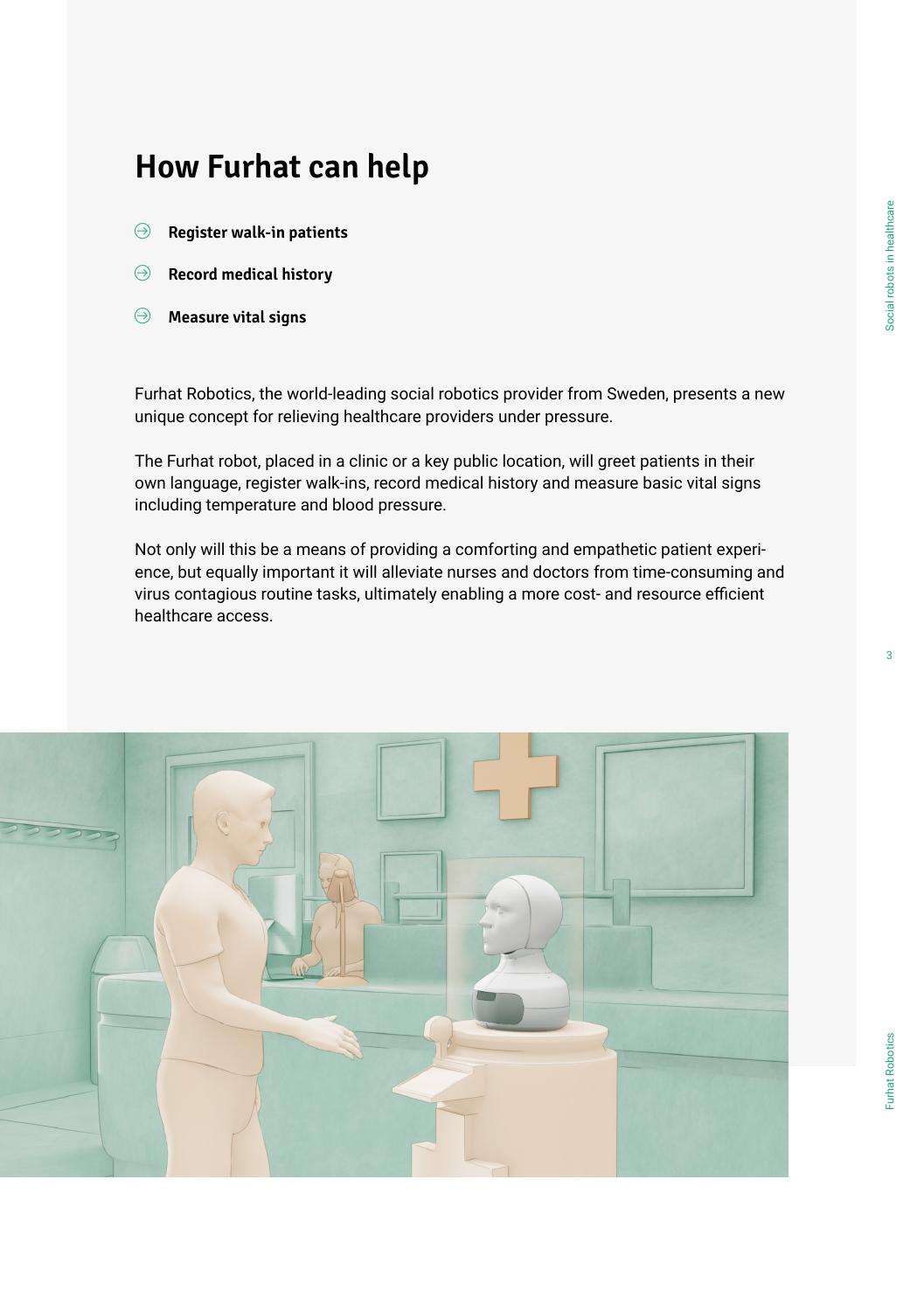4

# **"The day healthcare can fully embrace AI is the day we have a revolution in terms of cutting costs and improving care"**

Fei-Fei Li, Co-Director of Stanford Human-Centered AI Institute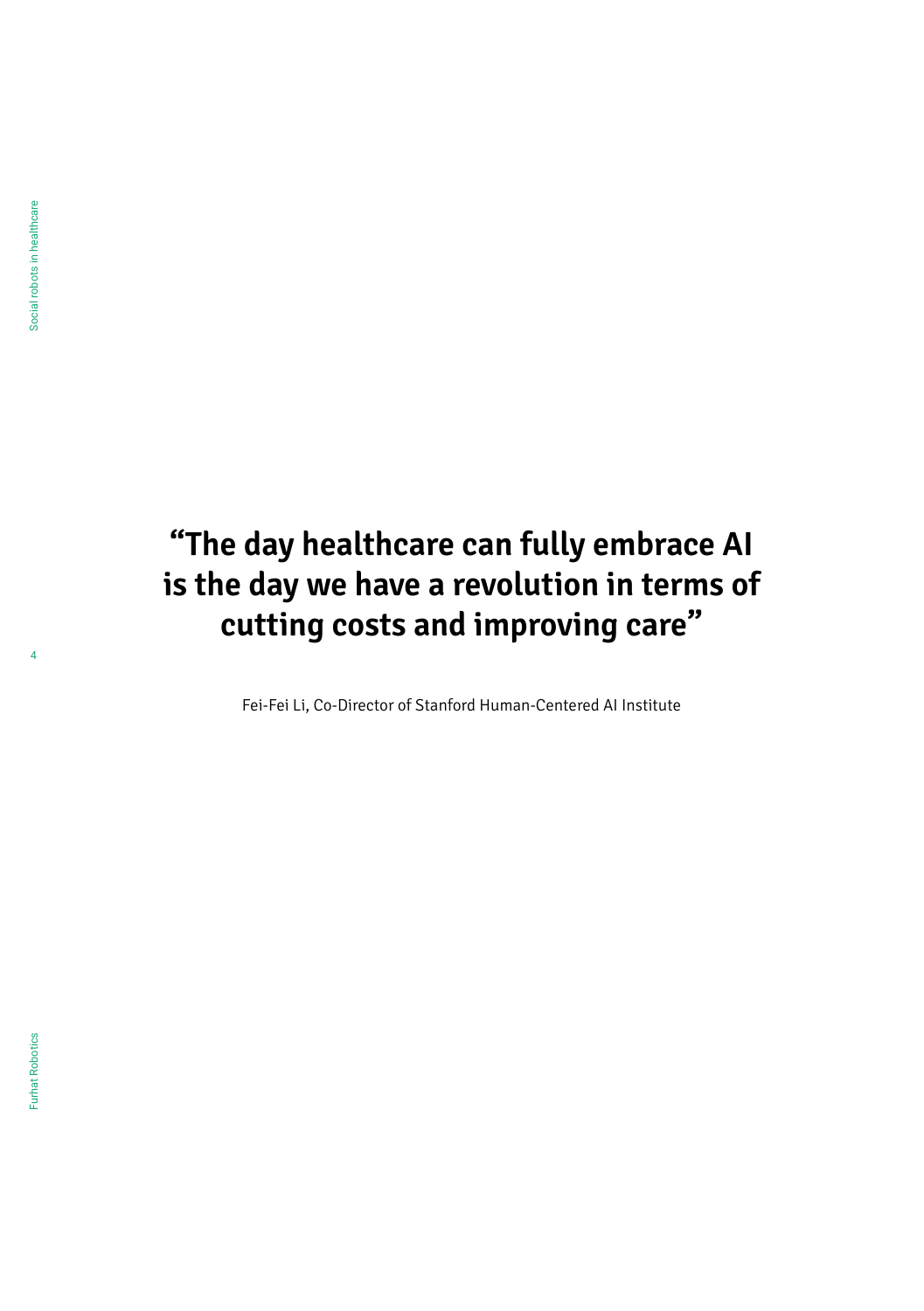

# **Key technical features**

- $\oslash$  Support for temperature measurement
- $\oslash$  Support for Blood-pressure measurement
- $\oslash$  Speaks your language (40+ languages available)
- $\oslash$  Integration with journaling system to provide efficiency at registration and pre-screening
- $\oslash$   $\;$  Automatic translation from conversational language to required journaling language
- $\oslash$  No-touch solution, reducing risk for spread of virus
- $\oslash$  GDPR compliant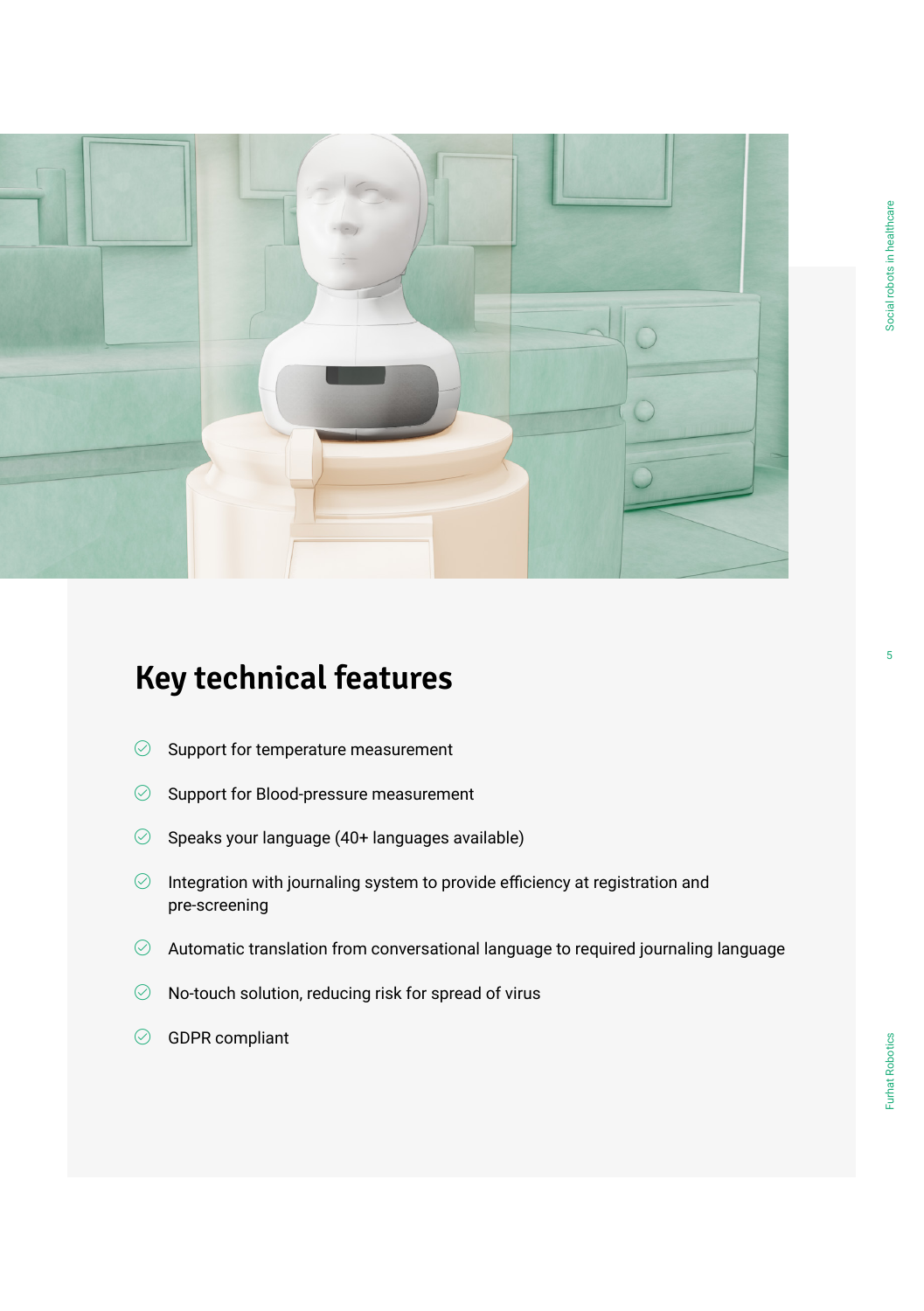#### **Meet PETRA - The social robot creating awareness of common diseases**

Among recent examples of social robots in healthcare, global pharmaceutical company Merck teamed up with Furhat Robotics to reshape the way medical professionals approach early detection and diagnosis of common diseases.

Developing PETRA, a social robot that has the ability to detect signs of three of the world's most common, yet under-diagnosed diseases: diabetes, alcoholism and hypothyroidism, Merck were able to explore unpaved ways of meeting their objectives:

- Create awareness around common diseases  $\Theta$
- Increase accessibility to self-evaluation tests  $\Theta$
- $\Theta$  Create a safe and qualitative experience for self-evaluation

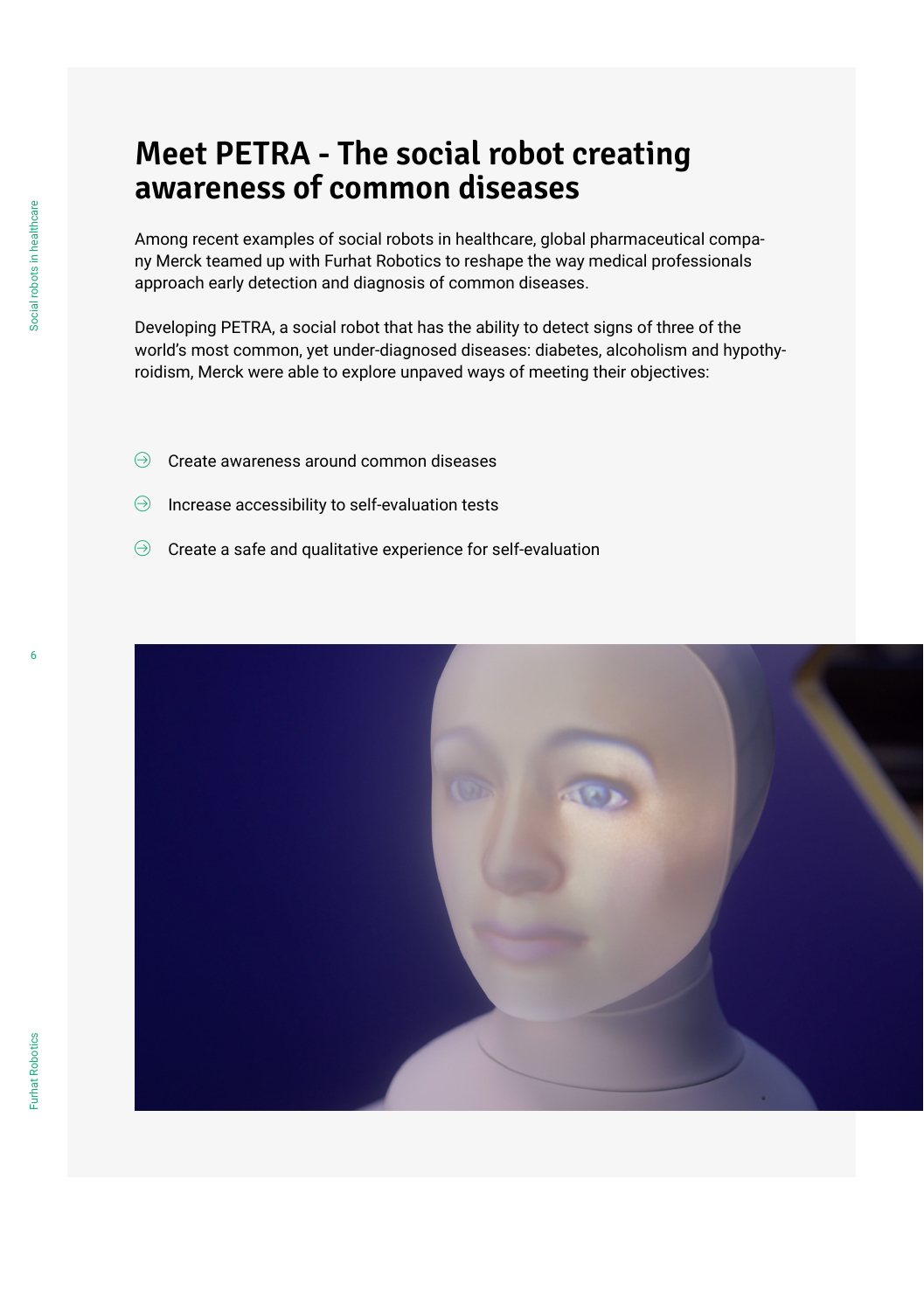7

**"There is growing consensus that a better way to solve a lot of the health problems we face today is by living healthier, more active lifestyles complemented with more proactive and personalized medical treatments. PETRA is our first foray in social robotics and we could not be more happy with the result."**

Bettina Bauer, Managing Director, Merck Sweden